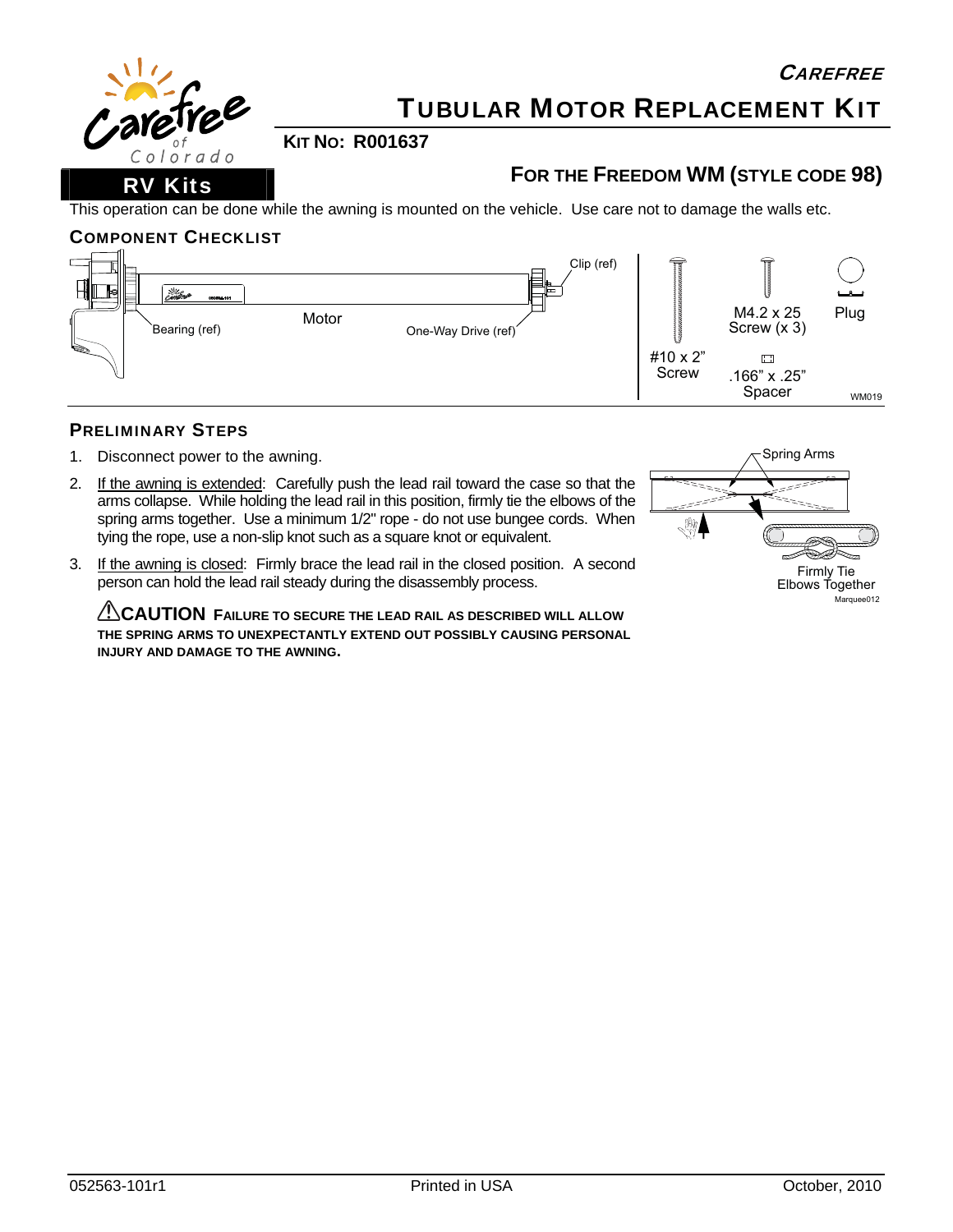### REMOVE OLD MOTOR



- 1. Remove the two (2) screws holding the outer end cap. Set the cap and screws aside.
- 2. Remove the three (3) screws and spacer holding the inner end cap to the case. Remove the two (2) motor screws. **CAUTION IF THE AWNING IS CLOSED WHEN THE INNER END CAP IS DETACHED, THE SPRING ARMS WILL TRY TO OPEN. CONTINUE TO HOLD THE LEAD RAIL CLOSED.**
- 3. Carefully pull the inner end cap away from the case and remove the motor wire from the end cap. Set the end cap aside.
- 4. Remove the retaining screw from the bearing and roller tube. Pull the motor partially out from roller tube. **CAUTION** WHEN PULLING THE MOTOR OUT, THE SERVICING TECHNICIAN MUST USE CARE TO NOT BREAK **OR DAMAGE THE MOTOR CABLES.**
- 5. Disconnect the motor wires from inside the vehicle and pull out *or* clip the motor wires. If cutting the motor wires be sure to leave enough wire that can be stripped and spliced.
- 6. Pull the motor out of the roller tube and set aside.

**CAUTION** IF THE AWNING IS CLOSED WHEN THE MOTOR IS REMOVED, THE SPRING ARMS WILL TRY TO OPEN. SUPPORT **THE ROLLER TUBE AND ALLOW THE AWNING TO OPEN SLOWLY THEN SECURE THE ARMS BY TYING THE ELBOWS TOGETHER AS DESCRIBED PREVIOUSLY.**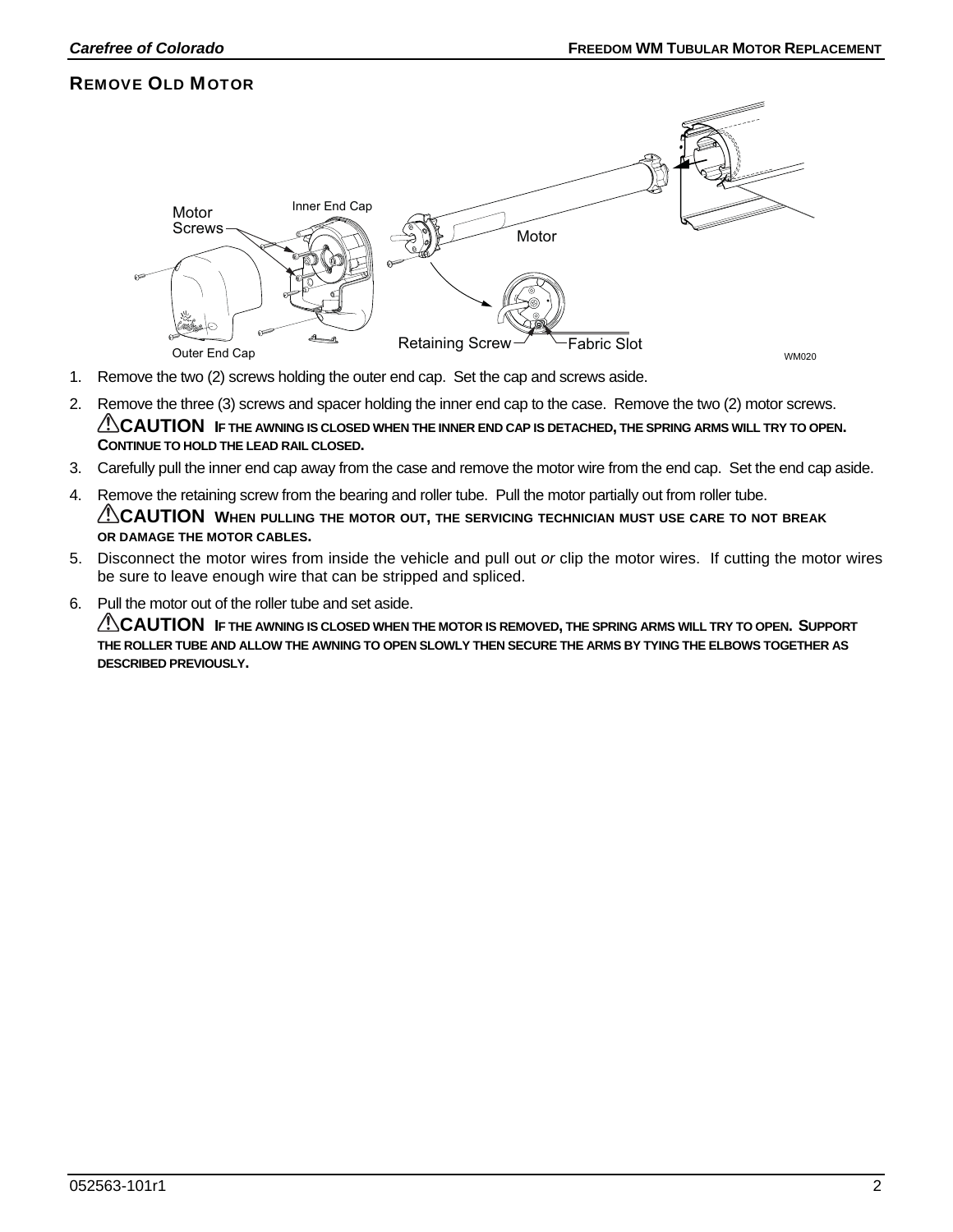### INSTALL THE NEW MOTOR



1. Check that the one-way drive is installed on the motor with the "B" pointing toward the motor.

**AWARNING** THE ONE-WAY DRIVE MUST BE ORIENTED WITH THE "B" FACING THE MOTOR. IF THE DRIVE IS NOT **ORIENTED THE AWNING NOT TO OPERATE AND THE ARMS WILL SPRING OUT WHEN RELEASED.** 

- 2. Align the one-way drive with the roller tube and start sliding the new motor into the roller tube.
- 3. Route the new motor wire into the vehicle and attach or if the wires were cut, splice the new wires to the existing wires. Match the wires (Blue to Blue and Brown to Brown). Push the splices into the vehicle then use a quality silicone sealant to seal the wire hole into the vehicle.

#### **NOTE: If splicing the wires, allow enough lead wire from the motor so that the completed splices can be pushed into the wall before sealing. There is not clearance room in the case for the wires and splices.**

- 4. Align the bearing on the motor and slide into the roller tube.
- 5. Through the access hole in the inner end cap, attach the retaining screw through the bearing and in the fabric slot. The screw must be positioned to thread into the metal of the roller tube slot and the edge of the polycord. It may be necessary to rotate the roller tube to align the access hole and fabric slot.
- 6. Align the screw holes in the inner end cap and attach to the awning case using three (3) M4 x 25 screws and 1 spacer in the front attach hole.
- 7. While holding the lead rail, carefully remove any roller tube supports and arm ties. Allow the lead rail to extend until the fabric is taunt. If the lead rail continues to extend after the fabric is taunt, the one way drive was installed backwards. Retie the arms, remove the motor and orient the one way drive as shown.
- 8. To test, restore power then extend and retract the awning.
- 9. After replacing the motor, it will be necessary to adjust the motor limits (page [4\)](#page-3-0).
- 10. After testing and adjusting the motor limits, attach the outer end cap.